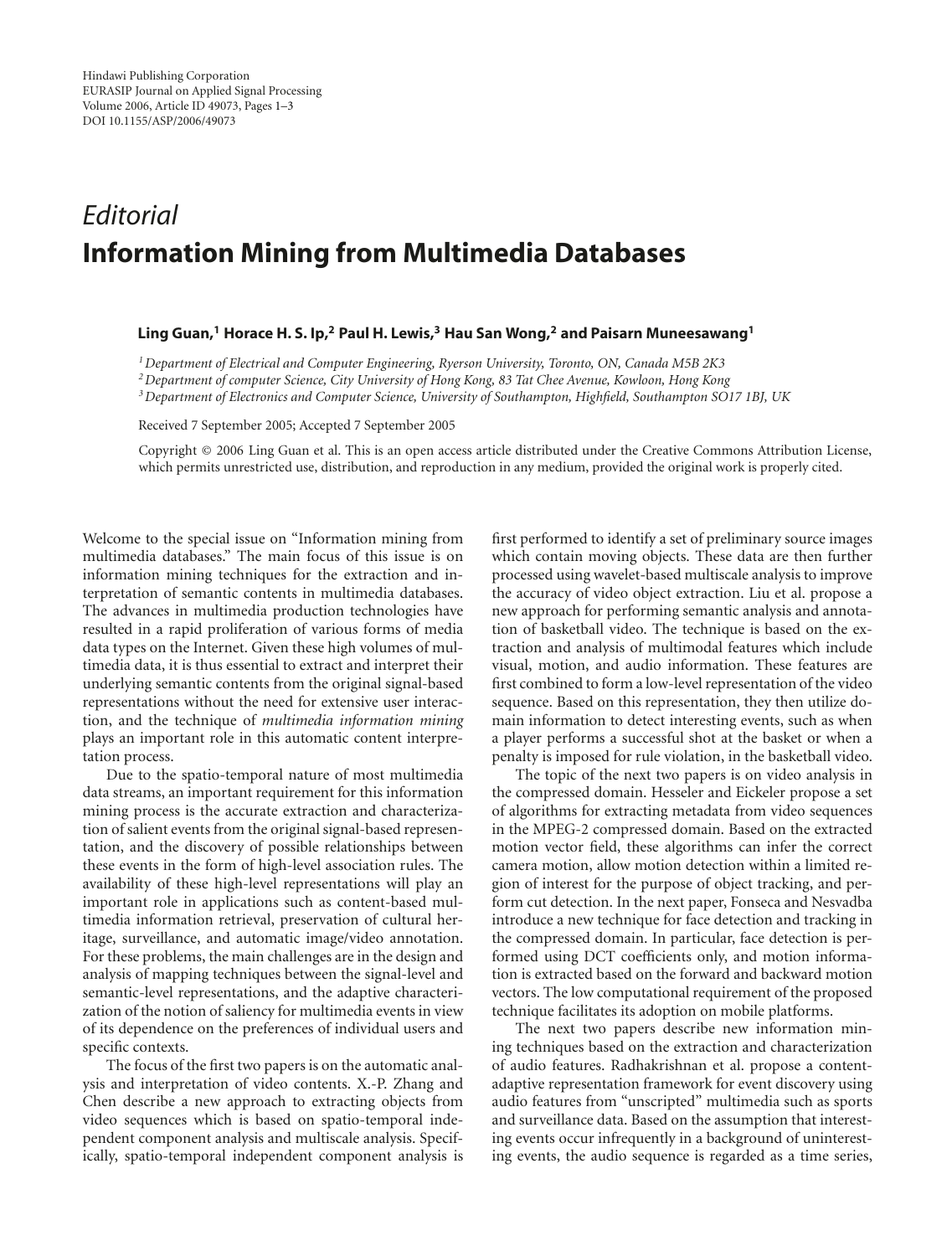and temporal segmentation is performed to identify subsequences which are outliers based on a statistical model of the series. In the next paper, Chu et al. introduce a hierarchical approach for modeling the statistical characteristics of audio events over a time series to achieve semantic context detection. Specifically, modeling at the two separate levels of audio events and semantic context is proposed to bridge the gap between low-level audio features and semantic concepts. Different characteristic events in action movies are modeled using hidden Markov models, and both generative and discriminative approaches are adopted at the semantic context level to perform event fusion for detection of characteristic scenes.

The next four papers investigate techniques for bridging the semantic gap between low-level representation and highlevel interpretation in different types of multimedia applications. To avoid the need for manual labeling of regions in the supervised learning of visual concepts in content-based indexing systems, Lim and Jin propose a hybrid learning framework for the discovery of semantically meaningful local image regions, such that representative samples of these regions can be generated with minimal human intervention. Supervised learning is first applied to train image classifiers based on a small subset of labeled images. This is followed by the discovery of local semantic regions through the clustering of image blocks with high classifier outputs. In other words, supervised and unsupervised learning techniques are combined to identify visual patterns which are representatives of each semantic class.

In the next paper, Tong et al. describe a new keyword propagation approach for image retrieval based on a recently developed manifold-ranking algorithm. Specifically, a keyword model is constructed based on a small subset of labeled images by the manifold-ranking algorithm, through which all images in the database are softly annotated. The distinguishing characteristic of this approach is its emphasis on the exploration of relationship between all labeled and unlabeled images in the learning stage, instead of constructing a separate classifier for each keyword in conventional approaches.

An alternative approach for bridging the semantic gap in image retrieval is to include an intermediate level between the low-level and high-level representations, as proposed by Raicu and Sethi in their paper. Based on latent semantic indexing techniques from the field of information retrieval, they introduce a new type of image feature, which consists of specific patterns of colors and intensities, for capturing the latent association between visual feature elements within an image, and across different images in the database. This intermediate level of representation will facilitate the learning of associations between image features and semantic concepts.

The focus of the paper by Falelakis et al. is on a new approach for balancing between the computational cost (complexity) of semantic identification, and the accuracy (validity) of the identification results. Based on the availability of a semantic encyclopedia for identifying the semantic entities in multimedia documents, hierarchical semantic concepts are modeled by means of finite automata. In this way, efficient approaches are designed for semantic search and indexing,

taking into account the tradeoff between computational cost and achieved validity of the identification.

Motivated by the increased adoption of the MPEG-7 standard in mobile multimedia applications, Kofler-Vogt et al. introduce a data structure, in the form of a B-tree, for indexing XML-based MPEG-7 data, and propose an associated coding scheme which allows the streaming of this index tree in a limited-bandwidth environment. The resulting improved efficiency based on the proposed approach will help to facilitate the performance of multimedia content search on mobile platforms.

We would like to take this opportunity to express our thanks to the contributing authors and the reviewers for their efforts, and we hope that the work described in the papers of this issue will inspire new research directions in multimedia information mining.

> *Ling Guan Horace H. S. Ip Paul H. Lewis Hau San Wong Paisarn Muneesawang*

**Ling Guan** received his B.S. degree in electronic engineering from Tianjin University, China, in 1982, M.S. degree in systems design engineering at University of Waterloo, Canada, in 1985, and Ph.D. degree in electrical engineering from University of British Columbia, Canada, in 1989. From 1993 to 2000, he was on the Faculty of Engineering at the University of Sydney, Australia. Since May 2001, he has been a Professor in elec-



trical and computer engineering at Ryerson University, Canada. In 2001, he was appointed to the position of Tier I Canada Research Chair. He is the recipient of Ontario Outstanding Researcher's Award in 2002, and IEEE Transactions on Circuits and Systems for Video Technology Best Paper Award in 2005. He held visiting positions at British Telecom (1994), Tokyo Institute of Technology (1999), Princeton University (2000), and Microsoft Research Asia. Dr. Guan has authored/coauthored more than 200 scientific publications in multimedia processing and communications, computer vision, machine learning, and adaptive image/signal processing. He served as Associate Guest Editor of numerous international journals, including Proceedings of the IEEE, IEEE Signal Processing Magazine, and two IEEE Transactions. He was the founding General Chair of IEEE Pacific-Rim Conference on Multimedia, and currently serves as the General Chair of 2006 IEEE International Conference on Multimedia and Expo to be held in Toronto, Canada.

**Horace H. S. Ip** received his B.S. (firstclass honours) degree in applied physics and Ph.D. degree in image processing from University College London, United Kingdom, in 1980 and 1983, respectively. Presently, he is the Chair Professor of the Computer Science Department and the founding Director of the AIMtech Centre (Centre for Innovative Applications of Internet and Multimedia Technologies) at City University of



Hong Kong. His research interests include image processing and